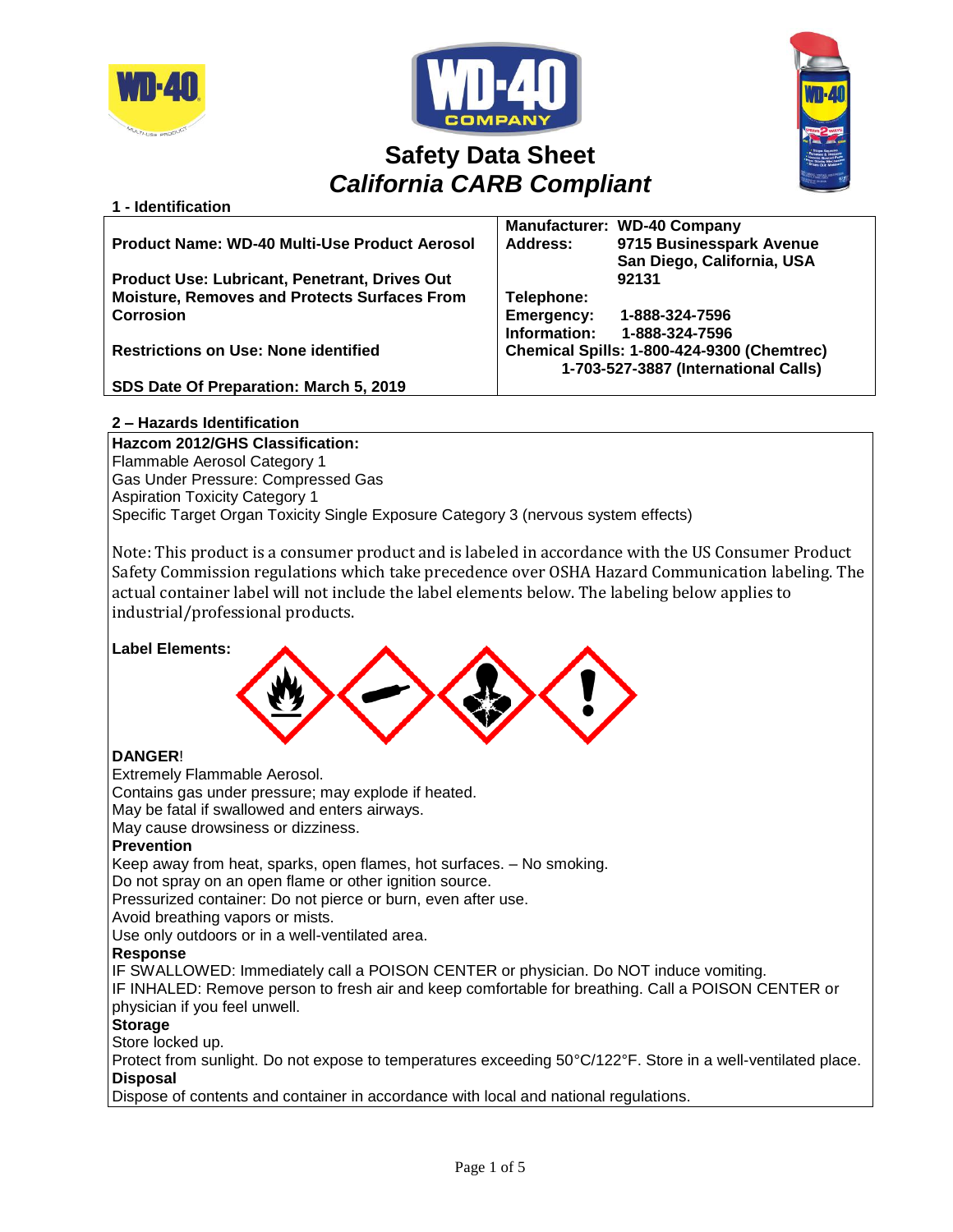# **3 - Composition/Information on Ingredients**

| Ingredient                | CAS#       | <b>Weight Percent</b> | US Hazcom 2012/ GHS<br><b>Classification</b> |
|---------------------------|------------|-----------------------|----------------------------------------------|
| LVP Aliphatic Hydrocarbon | 64742-47-8 | 45-50%                | <b>Aspiration Toxicity Category 1</b>        |
| Petroleum Base Oil        | 64742-56-9 | $<$ 35%               | Not Hazardous                                |
|                           | 64742-65-0 |                       |                                              |
|                           | 64742-53-6 |                       |                                              |
|                           | 64742-54-7 |                       |                                              |
|                           | 64742-71-8 |                       |                                              |
| Aliphatic Hydrocarbon     | 64742-47-8 | < 25%                 | Flammable Liquid Category 3                  |
|                           |            |                       | <b>Aspiration Toxicity Category 1</b>        |
|                           |            |                       | Specific Target Organ Toxicity               |
|                           |            |                       | Single Exposure Category 3                   |
|                           |            |                       | (nervous system effects)                     |
| Carbon Dioxide            | 124-38-9   | $2 - 3%$              | Simple Asphyxiant                            |
|                           |            |                       | Gas Under Pressure,                          |
|                           |            |                       | <b>Compressed Gas</b>                        |

Note: The specific chemical identity and exact percentages are a trade secret.

# **4 – First Aid Measures**

**Ingestion (Swallowed):** Aspiration Hazard. DO NOT induce vomiting. Call physician, poison control center or the WD-40 Safety Hotline at 1-888-324-7596 immediately.

**Eye Contact:** Flush thoroughly with water. Remove contact lenses if present after the first 5 minutes and continue flushing for several more minutes. Get medical attention if irritation persists.

**Skin Contact:** Wash with soap and water. If irritation develops and persists, get medical attention.

**Inhalation (Breathing):** If irritation is experienced, move to fresh air. Get medical attention if irritation or other symptoms develop and persist.

**Signs and Symptoms of Exposure:** Harmful or fatal if swallowed. Aspiration of liquid into the lungs during swallowing or vomiting may cause lung damage. May cause eye and respiratory irritation. Inhalation of mists or vapors may cause drowsiness, dizziness and other nervous system effects. Skin contact may cause drying of the skin.

**Indication of Immediate Medical Attention/Special Treatment Needed:** Immediate medical attention is needed for ingestion.

# **5 – Fire Fighting Measures**

**Suitable (and unsuitable) Extinguishing Media:** Use water fog, dry chemical, carbon dioxide or foam. Do not use water jet or flooding amounts of water. Burning product will float on the surface and spread fire. **Specific Hazards Arising from the Chemical:** Extremely flammable aerosol. Contents under pressure. Keep away from ignition sources and open flames. Exposure of containers to extreme heat and flames can cause them to rupture often with violent force. Vapors are heavier than air and may travel along surfaces to remote ignition sources and flash back. Combustion will produce oxides of carbon and hydrocarbons. **Special Protective Equipment and Precautions for Fire-Fighters:** Firefighters should always wear positive pressure self-contained breathing apparatus and full protective clothing. Cool fire-exposed containers with water. Use shielding to protect against bursting containers.

# **6 – Accidental Release Measures**

**Personal Precautions, Protective Equipment and Emergency Procedures:** Wear appropriate protective clothing (see Section 8). Eliminate all sources of ignition and ventilate area.

**Methods and Materials for Containment/Cleanup:** Leaking cans should be placed in a plastic bag or open pail until the pressure has dissipated. Contain and collect liquid with an inert absorbent and place in a container for disposal. Clean spill area thoroughly. Report spills to authorities as required.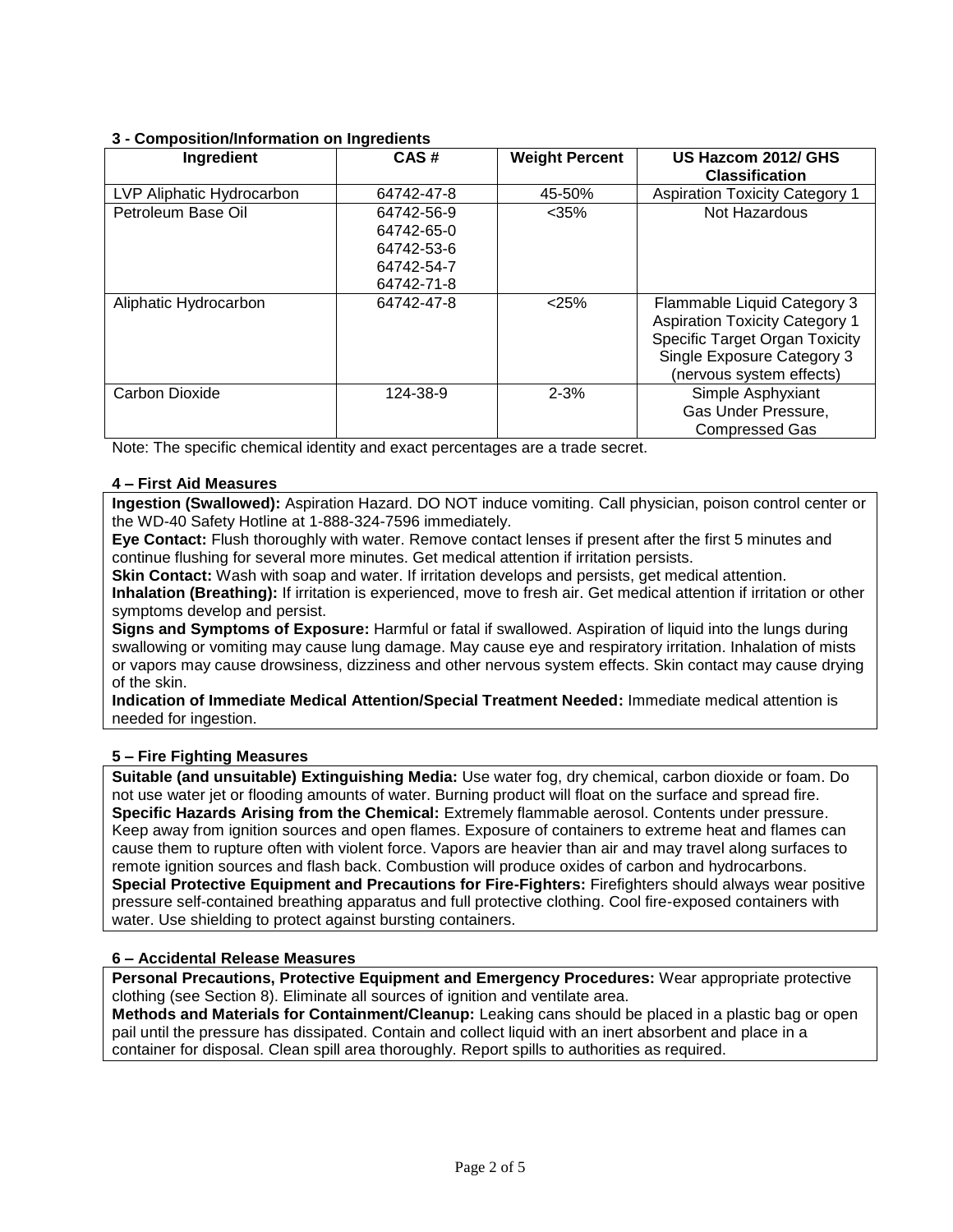# **7 – Handling and Storage**

**Precautions for Safe Handling:** Avoid contact with eyes. Avoid prolonged contact with skin. Avoid breathing vapors or aerosols. Use only with adequate ventilation. Keep away from heat, sparks, pilot lights, hot surfaces and open flames. Unplug electrical tools, motors and appliances before spraying or bringing the can near any source of electricity. Electricity can burn a hole in the can and cause contents to burst into flames. To avoid serious burn injury, do not let the can touch battery terminals, electrical connections on motors or appliances or any other source of electricity. Wash thoroughly with soap and water after handling. Keep containers closed when not in use. Keep out of the reach of children. Do not puncture, crush or incinerate containers, even when empty.

**Conditions for Safe Storage:** Store in a cool, well-ventilated area, away from incompatible materials. Do not store above 120°F or in direct sunlight. U.F.C (NFPA 30B) Level 3 Aerosol. Store away from oxidizers.

| EADOSUI U OSIIII OISII UISOIIUI I TOIUOIIOII |                                                    |  |
|----------------------------------------------|----------------------------------------------------|--|
| <b>Chemical</b>                              | <b>Occupational Exposure Limits</b>                |  |
| LVP Aliphatic Hydrocarbon                    | 1200 mg/m3 TWA (manufacturer recommended)          |  |
| Petroleum Base Oil                           | 5 mg/m3 TWA (Inhalable) ACGIH TLV (as Mineral oil) |  |
|                                              | 5 mg/m3 TWA OSHA PEL (as Oil mist, mineral)        |  |
| Aliphatic Hydrocarbon                        | 1200 mg/m3 TWA (manufacturer recommended)          |  |
| Carbon Dioxide                               | 5000 ppm TWA, 30,000 ppm STEL ACGIH TLV            |  |
|                                              | 5000 ppm TWA OSHA PEL                              |  |

# **8 – Exposure Controls/Personal Protection**

# **The Following Controls are Recommended for Normal Consumer Use of this Product Appropriate Engineering Controls:** Use in a well-ventilated area.

#### **Personal Protection:**

**Eye Protection:** Avoid eye contact. Always spray away from your face.

**Skin Protection:** Avoid prolonged skin contact. Chemical resistant gloves recommended for operations where skin contact is likely.

**Respiratory Protection:** None needed for normal use with adequate ventilation.

#### **For Bulk Processing or Workplace Use the Following Controls are Recommended**

**Appropriate Engineering Controls:** Use adequate general and local exhaust ventilation to maintain exposure levels below that occupational exposure limits.

**Personal Protection:**

**Eye Protection:** Safety goggles recommended where eye contact is possible.

**Skin Protection:** Wear chemical resistant gloves.

**Respiratory Protection:** None required if ventilation is adequate. If the occupational exposure limits are exceeded, wear a NIOSH approved respirator. Respirator selection and use should be based on contaminant type, form and concentration. Follow OSHA 1910.134, ANSI Z88.2 and good Industrial Hygiene practice. **Work/Hygiene Practices:** Wash with soap and water after handling.

| 9 – Physical and Chemical Properties |                         |                           |                             |  |
|--------------------------------------|-------------------------|---------------------------|-----------------------------|--|
| Appearance:                          | Light amber liquid      | <b>Flammable Limits:</b>  | LEL: 0.6% UEL: 8%           |  |
|                                      |                         | (Solvent Portion)         |                             |  |
| Odor:                                | Mild petroleum odor     | Vapor Pressure:           | 95-115 PSI @ 70°F           |  |
| Odor Threshold:                      | Not established         | Vapor Density:            | Greater than 1 (air=1)      |  |
| pH:                                  | Not Applicable          | <b>Relative Density:</b>  | $0.8 - 0.82 \& 60^{\circ}F$ |  |
| Melting/Freezing Point:              | Not established         | Solubilities:             | Insoluble in water          |  |
| Boiling Point/Range:                 | 361 - 369°F (183 -      | Partition Coefficient; n- | Not established             |  |
|                                      | $187^{\circ}$ C)        | octanol/water:            |                             |  |
| Flash Point:                         | 138°F (59°C) Tag Closed | Autoignition              | Not established             |  |
|                                      | Cup (liquid)            | Temperature:              |                             |  |

# **9 – Physical and Chemical Properties**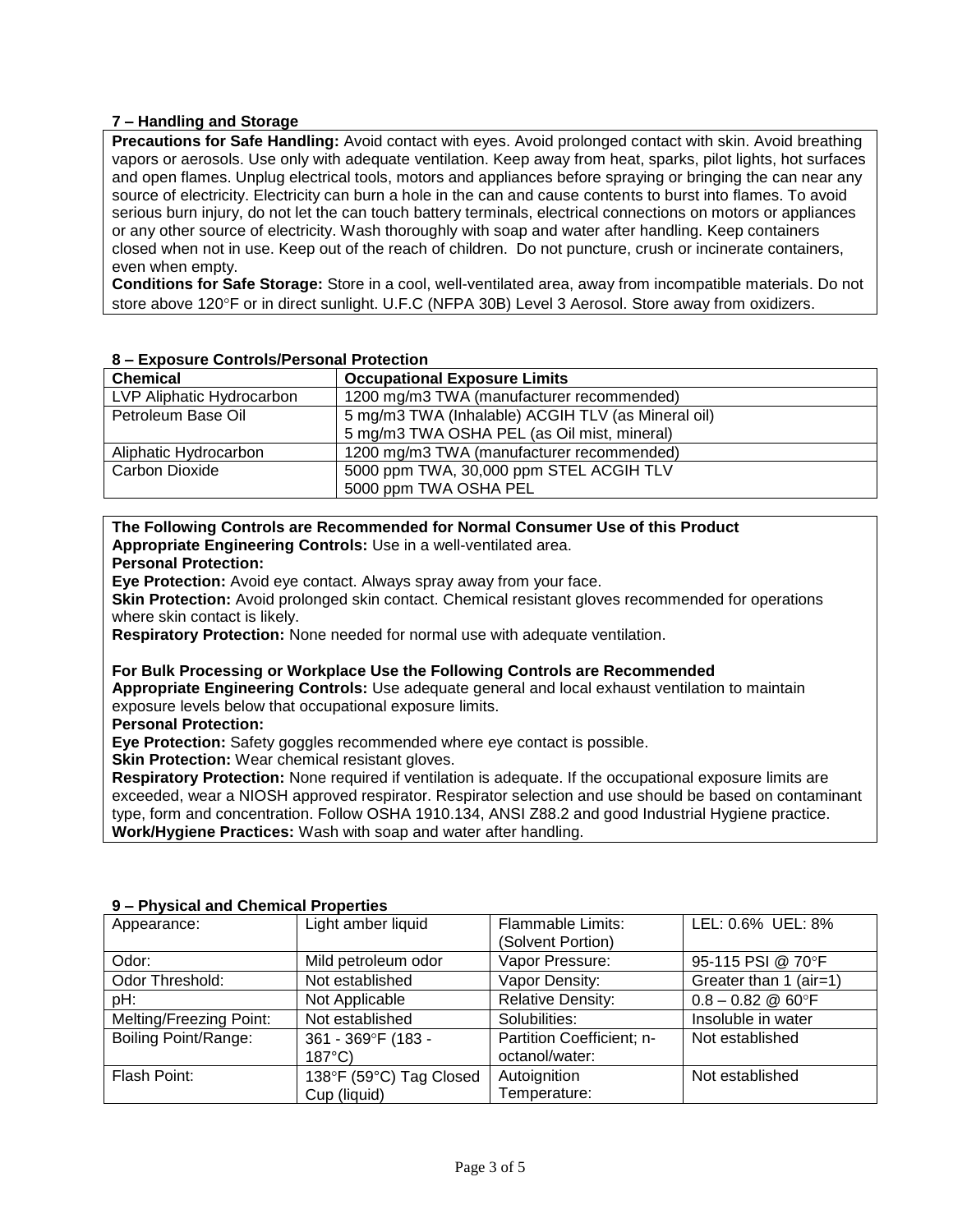| Evaporation Rate:          | Not established      | Decomposition | Not established       |
|----------------------------|----------------------|---------------|-----------------------|
|                            |                      | Temperature:  |                       |
| Flammability (solid, gas): | Flammable Aerosol    | Viscositv:    | 2.79-2.96 cSt @ 100°F |
| VOC:                       | 24.1%                | Pour Point:   | -63°C (-81.4°F ) ASTM |
|                            | $MIR = 0.43gO3/gVOC$ |               | $D-97$                |

# **10 – Stability and Reactivity**

**Reactivity:** Not reactive under normal conditions

**Chemical Stability:** Stable

**Possibility of Hazardous Reactions:** May react with strong oxidizers generating heat.

**Conditions to Avoid:** Avoid heat, sparks, flames and other sources of ignition. Do not puncture or incinerate containers.

**Incompatible Materials:** Strong oxidizing agents.

**Hazardous Decomposition Products:** Carbon monoxide and carbon dioxide.

# **11 – Toxicological Information**

**Symptoms of Overexposure:**

**Inhalation:** High concentrations may cause nasal and respiratory irritation and central nervous system effects such as headache, dizziness and nausea. Intentional abuse may be harmful or fatal.

**Skin Contact:** Prolonged and/or repeated contact may produce mild irritation and defatting with possible dermatitis.

**Eye Contact:** Contact may be irritating to eyes. May cause redness and tearing.

**Ingestion:** This product has low oral toxicity. Swallowing may cause gastrointestinal irritation, nausea, vomiting and diarrhea. This product is an aspiration hazard. If swallowed, can enter the lungs and may cause

chemical pneumonitis, severe lung damage and death.

**Chronic Effects:** None expected.

**Carcinogen Status:** None of the components are listed as a carcinogen or suspect carcinogen by IARC, NTP, ACGIH or OSHA.

**Reproductive Toxicity**: None of the components is considered a reproductive hazard.

# **Numerical Measures of Toxicity:**

Acute Toxicity Estimates: Oral > 5,000 mg/kg; Dermal >2,000 mg/kg based on an assessment of the ingredients. This product is not classified as toxic by established criteria. It is an aspiration hazard.

# **12 – Ecological Information**

**Ecotoxicity:** No specific aquatic toxicity data is currently available; however components of this product are not expected to be harmful to aquatic organisms

**Persistence and Degradability:** Components are readily biodegradable.

**Bioaccumulative Potential:** Bioaccumulation is not expected based on an assessment of the ingredients. **Mobility in Soil:** No data available

**Other Adverse Effects:** None known

# **13 - Disposal Considerations**

If this product becomes a waste, it would be expected to meet the criteria of a RCRA ignitable hazardous waste (D001). However, it is the responsibility of the generator to determine at the time of disposal the proper classification and method of disposal. Do not puncture or incinerate containers, even empty. Dispose in accordance with federal, state, and local regulations.